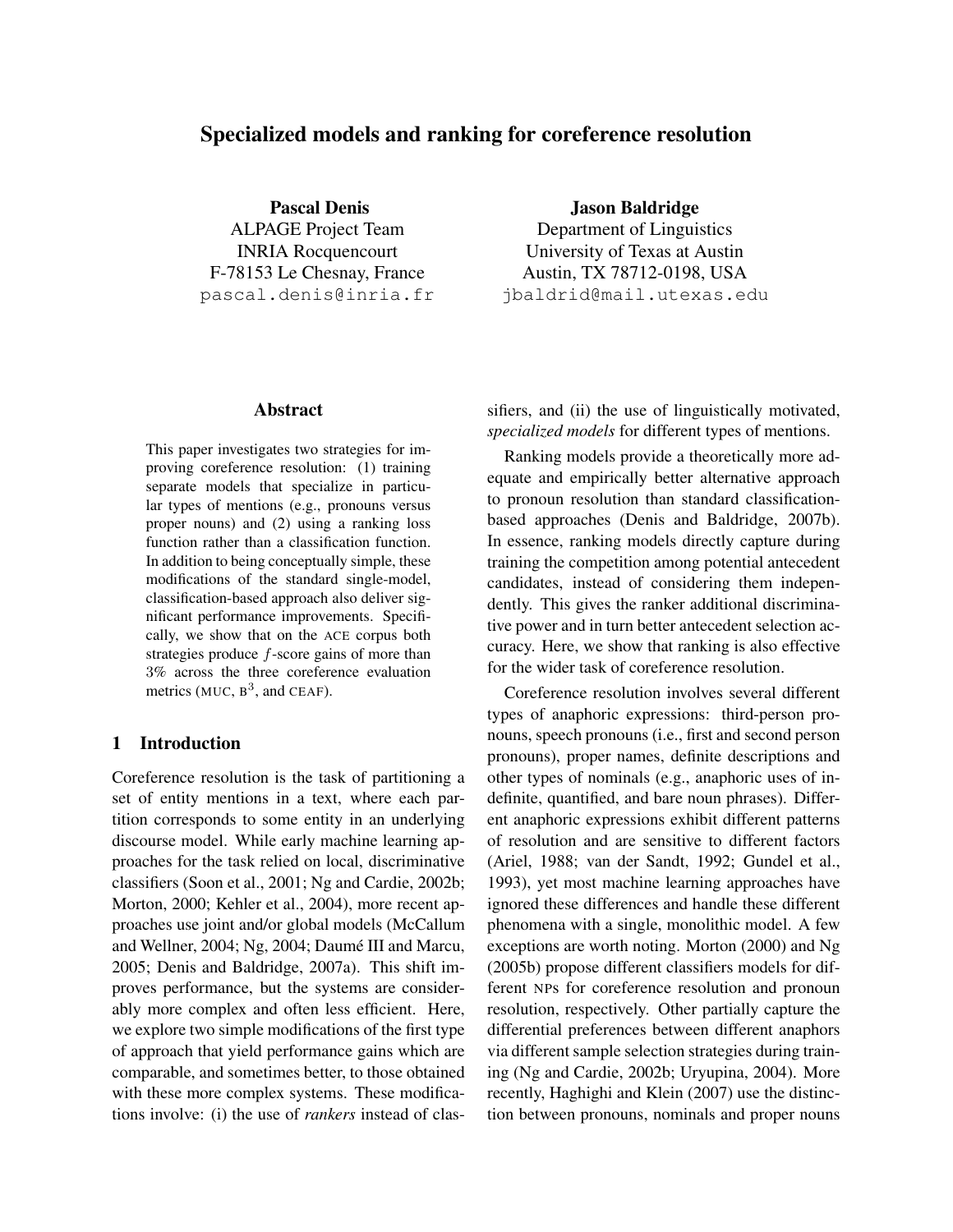in their unsupervised, generative model for coreference resolution; for their model, this is absolutely critical for achieving better accuracy. Here, we show that using specialized models for different types of referential expressions improves performance for supervised models (both classifiers and rankers).

Both these strategies lead to improvements for all three standard coreference metrics: MUC (Vilain et al., 1995),  $B^3$  (Bagga and Baldwin, 1998), and CEAF (Luo, 2005). In particular, our specialized ranker system provides absolute f-score improvements against an otherwise identical standard classifier system by 3.2%, 3.1%, and 3.6% for MUC,  $B^3$ , and CEAF, respectively.

#### 2 Ranking

Numerous approaches to anaphora and coreference resolution reduce these tasks to a binary classification task, whereby *pairs* of mentions are classified as coreferential or not (McCarthy and Lehnert, 1995; Soon et al., 2001; Ng and Cardie, 2002b). Usually used in combination with a greedy right-to-left clustering, these approaches make very strong independence assumptions. Not only do they model each coreference decision separately, they actually model *each pair* of mentions as a separate event. Recasting these tasks as ranking tasks partly addresses this problem by directly making the comparison between different candidate antecedents for an anaphor part of the training criterion. Each candidate is assigned a conditional probability with respect to the *entire* candidate set. (Re)rankers have been successfully applied to numerous NLP tasks, such as parse selection (Osborne and Baldridge, 2004; Toutanova et al., 2004), parse reranking (Collins and Duffy, 2002; Charniak and Johnson, 2005), question-answering (Ravichandran et al., 2003).

The twin-candidate classification approach proposed by (Yang et al., 2003) shares some similarities with the ranker in making the comparison between candidate antecedents part of training. An important difference however is that under the twin-candidate approach, candidates are compared in *pairwise* fashion (and the best overall candidate is the one that has won the most round robin contests), while the ranker considers the entire candidate set at once. Another advantage of the ranking approach is that its complexity is only square in the number of mentions, while that of the twin-candidate model is cubic (see Denis and Baldridge (2007b) for a more detailed comparison in the context of pronoun resolution).

Our ranking models for coreference take the following log-linear form:

$$
P_{rk}(\alpha_i|\pi) = \frac{\exp\sum_{j=1}^m w_j f_j(\pi, \alpha_i)}{\sum_k \exp\sum_{j=1}^m w_j f_j(\pi, \alpha_k)}
$$
(1)

where  $\pi$  stands for the anaphoric expression,  $\alpha_i$  for an antecedent candidate,  $f_j$  the weighted features of the model. The denominator consists of a normalization factor over the  $k$  candidate mentions. Model parameters were estimated with the limited memory variable metric algorithm and Gaussian smoothing  $(\sigma^2=1000)$ , using TADM (Malouf, 2002).

For the training of the different ranking models, we use the following procedure. For each model, instances are created by pairing each anaphor of the proper type (e.g., definite description) with a set of candidates which contains: (i) a true antecedent, and (ii) a set of non-antecedents. The selection of the true antecedent varies depending on the model we are training: for pronominal forms, the antecedent is selected as the *closest* preceding mention in the chain; for non-pronominal forms, we used the closest preceding *non-pronominal* mention in the chain as the antecedent. For the creation of the nonantecedent set, we collect all the non-antecedents that appear in a window of two sentences around the antecedent.<sup>1</sup> At test time, we consider *all* preceding mentions as potential antecedents.

Not all referential expressions in a given document are anaphors: some expressions introduce a discourse entity, rather than accessing an existing one. Thus, coreference resolvers must have a way of identifying such "discourse-new" expressions. This is easily handled in the standard classification approach: a mention will not be resolved if none of its candidates is classified positively (i.e., as coreferential). The problem is more troublesome for rankers, which always pick an antecedent from the candidate

<sup>&</sup>lt;sup>1</sup>We suspect that different varying windows might be more appropriate for different types of expressions, but leaves this for further investigations.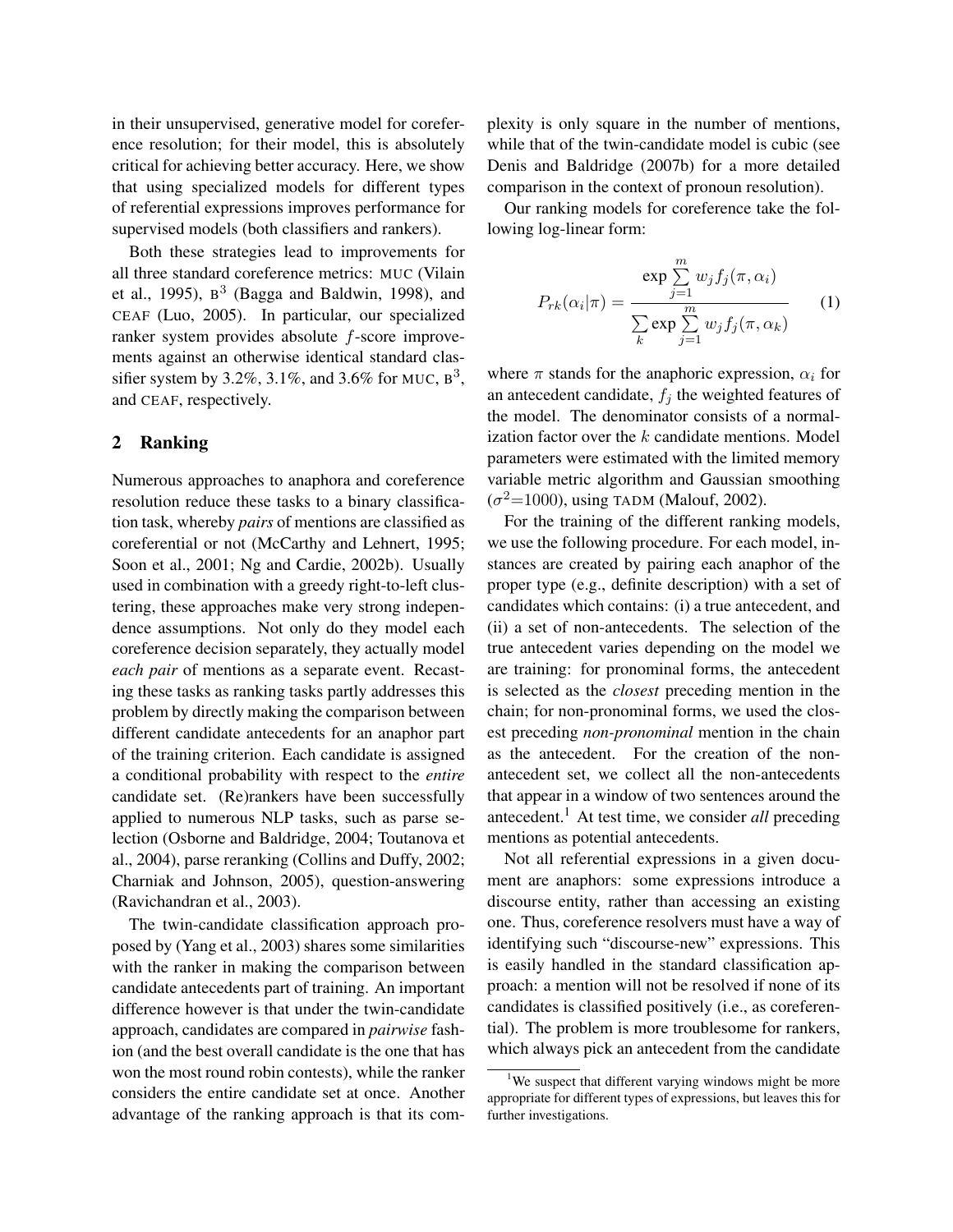set. A natural solution is to use a model that specifically predicts the discourse status (discourse-new vs. discourse-old) of each expression: only expressions that are classified as "discourse-old" by this model are considered by rankers.

Ng and Cardie (Ng and Cardie, 2002a) introduced the use of an "anaphoricity" classifier to act as a filter for coreference resolution in order to correct errors where antecedents are mistakenly identified for non-anaphoric mentions or antecedents are not determined for mentions which are indeed anaphoric. Their approach produced significant improvements in precision, but with consequent larger losses in recall. Ng (2004) improves recall by optimizing the anaphoricity threshold. By using joint inference for anaphoricity and coreference, Denis and Baldridge (2007a) avoid cascade-induced errors without the need to separately optimize the threshold.

We use a similar discourse status classifier to Ng and Cardie's as a filter on mentions for our rankers. We rely on three main types of information sources: (i) the form of mention (e.g., type of linguistic expression, number of tokens), (ii) positional features in the text, (iii) comparisons of the given mention to the mentions that precede it in the text. Evaluated on the ACE datasets, training the model on the train texts, and applying the classifier to the devtest texts, the model achieves an overall accuracy score of 80.8%, compared to a baseline of 59.7% when predicting the majority class ("discourse-old").

#### 3 Specialized models

Our second strategy is to use different, specialized models for different referential expressions, similarly to Elwell and Baldridge's (2008) use of connective specific models for identifying the arguments of discourse connectives. For this, one must determine along which dimension to split such expressions. For example, Ng (2005b) learns models for each set of anaphors that are lexically identical (e.g., *I*, *he*, *they*, etc.). This option is possible for closed sets like pronouns, but not for other types of anaphors like proper names and definite descriptions. Another option is to rely on the particular *linguistic form* of the different expressions, as signaled by the head word category and the determiner (if any). More concretely, we use separate models for the following types: (i) third person pronouns, (ii) speech pronouns, (iii) proper names, (iv) definite descriptions, and (v) others (i.e., all expressions that don't fall into the previous categories).

The correlation between the form of a referential expression and its anaphoric behavior is actually central to various linguistic accounts (Prince, 1981; Ariel, 1988; Gundel et al., 1993). Basically, the idea is that linguistic form is an indicator of the status of the corresponding referent in the discourse model. That is, the use by the speaker of a particular linguistic form corresponds to a particular level of activation (or familiarity or salience or accessibility) in (what she thinks is) the addressee's discourse model. For many authors, the relation takes the form of a continuum and is often represented in the form of a referential hierarchy, such as:

Accessibility Hierarchy (Ariel, 1988) Zero pronouns >> Pronouns >> Demonstrative pronouns >> Demonstrative NPs >> Short PNs >> Definite descriptions >> Full  $PNs \gg Full PNs + appositive$ 

The higher up, the more accessible (or salient) the entity is. At the extremes are pronouns (these forms typically require a previous mention in the local context) and proper names (these forms are often used without previous mentions of the entity). This type of hierarchy is validated by corpus studies of the distribution of different types of expressions. For instance, pronouns find their antecedents very locally (in a window of 1-2 sentences), while proper names predominantly find theirs at longer distances (Ariel, 1988). $<sup>2</sup>$  Using discourse structure, Asher et</sup> al. (2006) show that while anaphoric pronouns systematically obey the right-frontier constraint (i.e., their antecedents have to appear on the right edge of the discourse graph), this is less so for definites, and even less so for proper names.

From a machine learning perspective, these findings suggest that features encoding some aspect of salience (e.g., distance, syntactic context) are likely to receive different sets of parameters depending on the form of the anaphor. This therefore suggests that better parameters are likely to be learned in the

 ${}^{2}$ Haghighi and Klein's (2007) generative coreference model mirrors this in the posterior distribution which it assigns to mention types given their salience (see their Table 1).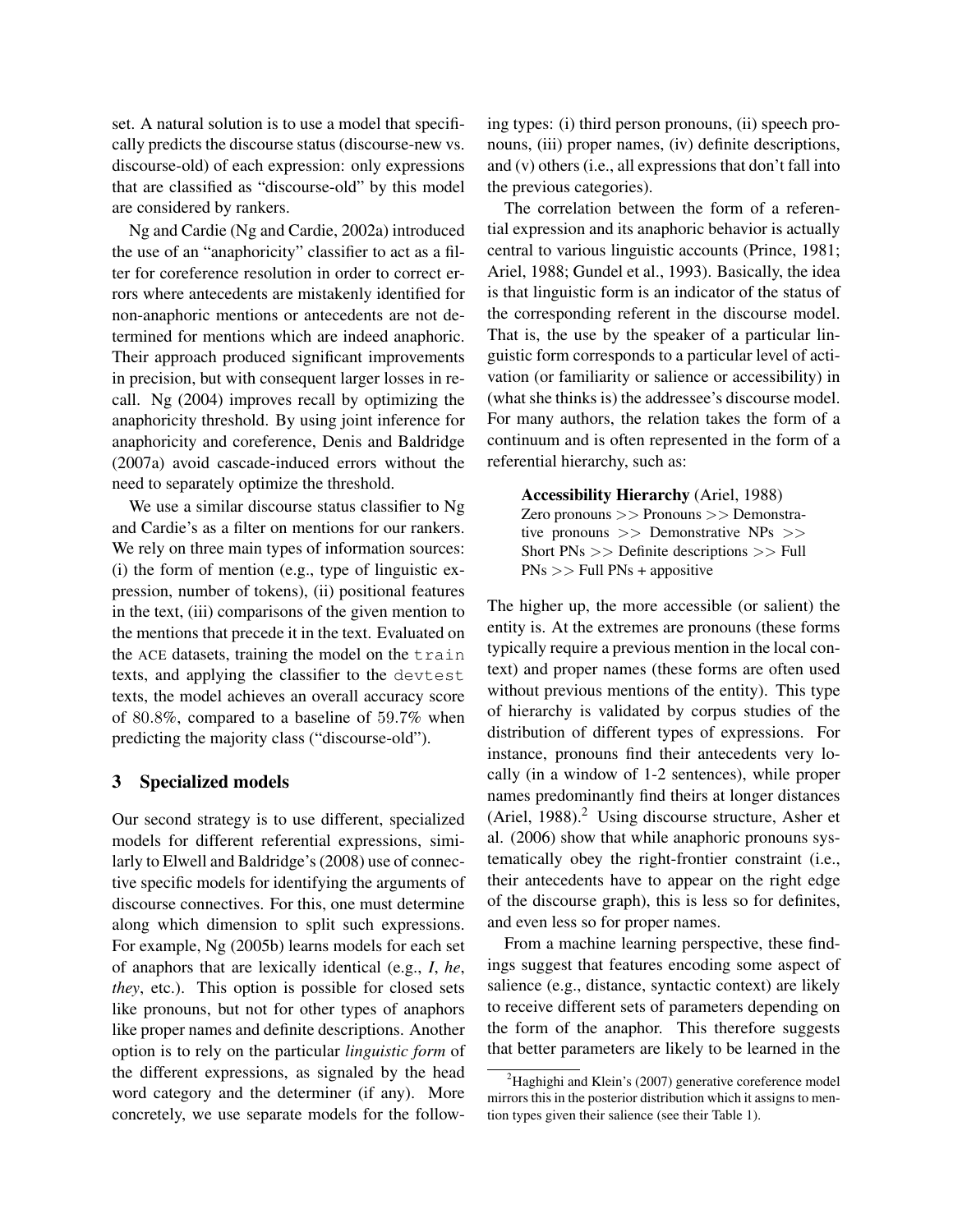| Type/Count                | train  | test  |
|---------------------------|--------|-------|
| $\overline{3^{rd}}$ pron. | 4,389  | 1,093 |
| speech pron.              | 2,178  | 610   |
| proper names              | 7,868  | 1,532 |
| def. NPs                  | 3,124  | 796   |
| others                    | 1,763  | 568   |
| Total                     | 19,322 | 4.599 |

Table 1: Distribution of the different anaphors in ACE

context of different models.<sup>3</sup> While the above studies focus primarily on salience, there are of course other dimensions according to which anaphors differ in their resolution preferences. Thus, the resolution of lexical expressions like definite descriptions and proper names is likely to benefit from the inclusion of features that compare the strings of the anaphor and the candidate antecedent (e.g., string matching) and features that identify particular syntactic configurations like appositive structures. This type of information is however much less likely to help in the resolution of pronominal forms. The problem is that, within a single model, such features are likely to receive strong parameters (due to the fact that they are good predictors for lexical anaphors) in a way that might eventually hurt pronominal resolutions.

Note that our split of referential types only partially cover the referential hierarchies of Ariel (1988) or Gundel et al. (1993). Thus, there is no separate model for demonstrative noun phrases and pronouns: these are very rare in the corpus we used (i.e., the ACE corpus). $4$  These expressions were therefore handled through the "others" model. There is however a model for first and second person pronouns (i.e., speech pronouns): this is justified by the fact that these pronouns behave differently from their third person counterparts. These forms indeed often behave like deictics (i.e., they refer to discourse participants) or they appear within a quote.

The total number of anaphors (i.e., of mentions that are not chain heads) in the data is 19, 322 and 4, 599 for training and testing, respectively. The distribution of each anaphoric type is presented in Table 1. Roughly, third person pronouns account for

| <b>Linguistic Form</b>        |                                                                      |
|-------------------------------|----------------------------------------------------------------------|
| pn                            | $\alpha$ is a proper name $\{1,0\}$                                  |
| def_np                        | $\alpha$ is a definite description $\{1,0\}$                         |
| indef_np                      | $\alpha$ is an indefinite description $\{1,0\}$                      |
| pro                           | $\alpha$ is a pronoun $\{1,0\}$                                      |
| Context                       |                                                                      |
| left_pos                      | POS of the token preceding $\alpha$                                  |
| right_pos                     | POS of the token following $\alpha$                                  |
| surr_pos                      | pair of POS for the tokens surrounding $\alpha$                      |
| <b>Distance</b>               |                                                                      |
| s_dist                        | Binned values for sentence distance between $\pi$ and $\alpha$       |
| np_dist                       | Binned values for mention distance between $\pi$ and $\alpha$        |
|                               | <b>Morphosyntactic Agreement</b>                                     |
| gender                        | pairs of attributes {masc, fem, neut, unk} for $\pi$ and $\alpha$    |
| number                        | pairs of attributes {sg, pl} for $\pi$ and $\alpha$                  |
| person                        | pairs of attributes {1, 2, 3, 4, 5, 6} for $\pi$ and $\alpha$        |
| <b>Semantic compatibility</b> |                                                                      |
| wn_sense                      | pairs of Wordnet senses for $\pi$ and $\alpha$                       |
| <b>String similarity</b>      |                                                                      |
| str match                     | $\pi$ and $\alpha$ have identical strings {1,0}                      |
| left_substr                   | one mention is a left substring of the other $\{1,0\}$               |
|                               | right_substr one mention is a right substring of the other $\{1,0\}$ |
| hd match                      | $\pi$ and $\alpha$ have the same head word {1,0}                     |
| <b>Apposition</b>             |                                                                      |
| apposition                    | $\pi$ and $\alpha$ are in an appositive structure {1,0}              |
| Acronym                       |                                                                      |
| acronym                       | $\pi$ is an acronym of $\alpha$ or vice versa {1,0}                  |
|                               |                                                                      |

Table 2: Features used by coreference models.

22-24% of all anaphors in the entire corpus, speech pronouns for 11-13%, proper names for 33-40%, and definite descriptions for 16-17%. The distribution is slightly different from one dataset to another, probably reflecting genre differences. For instance, BNEWS shows a larger proportion of pronouns in general (pronominal forms account for 40-44% of all the anaphoric forms).

We use five broad types of features for all mention types, plus three others used by specific types, summarized in Table 3. Our feature extraction relies on limited linguistic processing: we only made use of a sentence detector, a tokenizer, a POS tagger (as provided by the OpenNLP Toolkit<sup>5</sup>) and the WordNet<sup>6</sup> database. Since we did not use parser, lexical heads for the NP mentions were computed using simple heuristics relying solely on POS sequences. Table 2 describes in detail the entire feature set, and Table 3 shows which features were used for which models.

Linguistic form: the referential form of the antecedent candidate: a proper name, a definite de-

 $3$ Another possible approach would consist in introducing different salience-based features encoding the form of the anaphor.

<sup>&</sup>lt;sup>4</sup>There are only 114 demonstrative NPs and 12 demonstrative pronouns in the entire ACE training.

<sup>5</sup>http://opennlp.sf.net.

<sup>6</sup>http://wordnet.princeton.edu/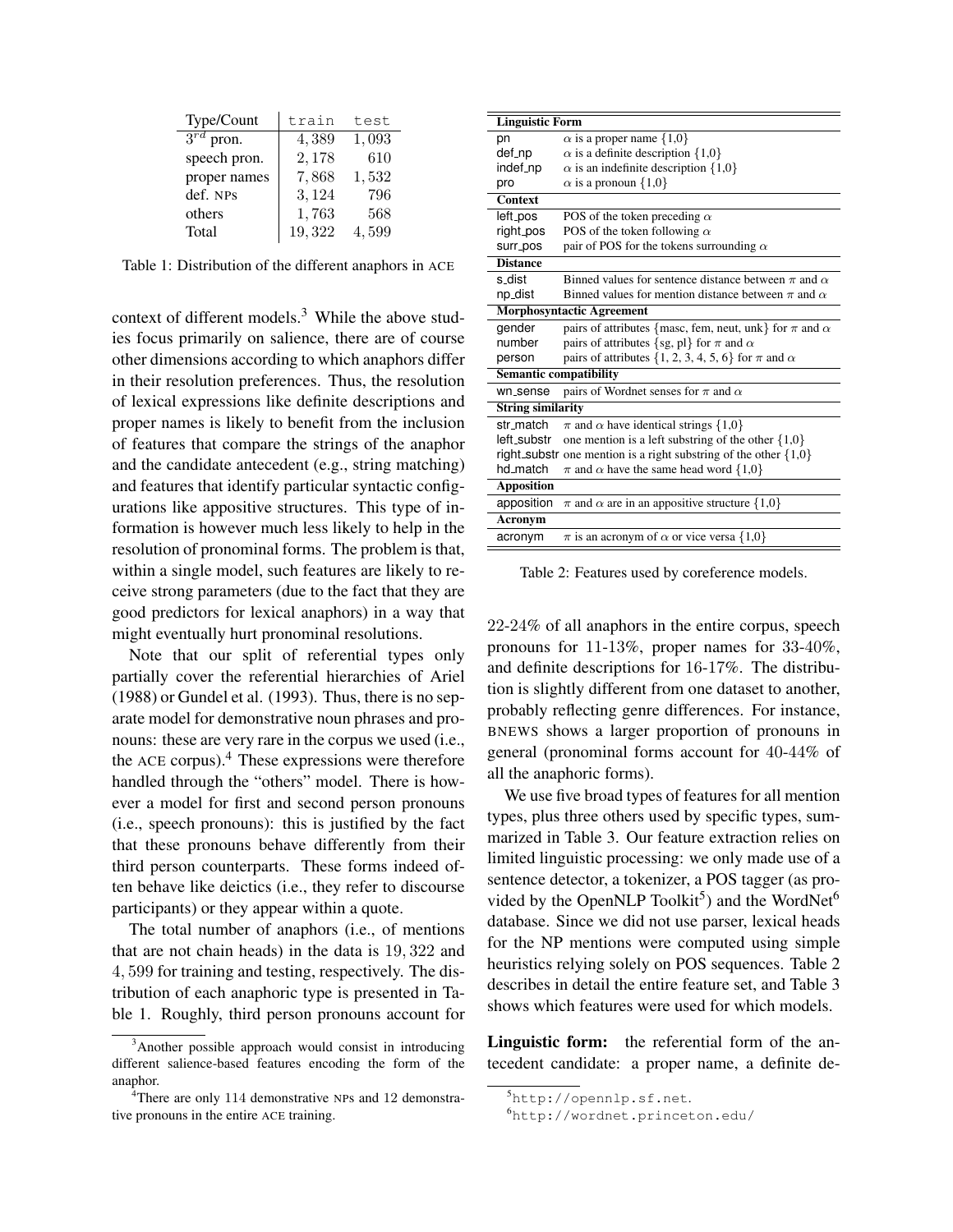| Features/Types | 3P | <b>SP</b> | PN | Def-NP |  |
|----------------|----|-----------|----|--------|--|
| Ling. form     |    |           |    |        |  |
| Context        |    |           |    |        |  |
| Distance       |    |           |    |        |  |
| Agreement.     |    |           |    |        |  |
| Sem. compat.   |    |           |    |        |  |
| Str. sim.      |    |           |    |        |  |
| Apposition     |    |           |    |        |  |
| Acronym        |    |           |    |        |  |

Table 3: Features for each type of referential expression.

scription, an indefinite NP, or a pronoun.

Context: the context of the antecedent candidate: these features can be seen as approximations of the grammatical roles, as indicators of the salience of the potential candidate (Grosz et al., 1995). For instance, this includes the part of speech tags surrounding the candidate, as well as a feature that indicates whether the potential antecedent is the first mention in a sentence (approximating subjecthood), and a feature indicating whether the candidate is embedded inside another mention.

Distance: the distance between the anaphor and the candidate, measured by the number of sentences and mentions between them.

Morphosyntactic agreement: indicators of the gender, number, and person of the two mentions. These are determined for non-pronominal NPs with heuristics based on POS tags (e.g., NN vs. NNS for number) and actual mention strings (e.g., whether the mention contains a male/female first name or honorific for gender). These features consist of pairs of attributes, ensuring that not only strict agreement (e.g., *singular-singular*) but also mere compatibility (e.g., *masculine-unknown*) is captured.

Semantic compatibility: features designed to assess whether the two mentions are semantically compatible. For these features, we use the Word-Net database: in particular, we collected the synonym set (or synset) as well as the synset of their direct hypernyms associated with each mention. In the case of common nouns, we used the synset associated with the first sense associated with the mention's head word. In the case of proper names, we used the synset associated with the name if available, and the string itself otherwise. For pronouns (which are not part of Wordnet), we simply used the pronominal form.

All these features were used in all five models. While one may question the use of distance for nonpronominal anaphors, $7$  their inclusion can be justified in that they might predict some "obviation" effects. Definite descriptions and proper names are sensitive to distance too, although not in the same way as pronouns are: they show a preference for antecedents that appear outside a window of one or two sentences (Ariel, 1988).

Several features are used only for particular mention types:

String similarity: similarity of the anaphor and the candidate strings. Examples are perfect string match, substring matches, and head match (i.e., the two mentions share the same head word).

Appositive: whether the anaphor is an appositive of the antecedent candidate. Since we do not have access to syntactic structure, we use heuristics (e.g., the presence of a comma between the two mentions) to extract this feature.

Acronym: whether the anaphor string is an acronym of the candidate string (or vice versa): e.g., NSF and National Science Foundation.

## 4 Coreference systems

We evaluate several systems to explore the effect of ranking versus classification and specialized versus monolithic models. The different systems follow a generic architecture. Let  $M$  be the set of mentions present in a document. For all models, each mention  $m \in \mathcal{M}$  is associated at test time with a set of antecedent candidates  $\mathcal{C}_m$ , which includes all the mentions that linearly precede  $m$ . The best candidate is determined by the model in use. The final output of each system consists in a list of mention pairs (i.e., the coreference links) which in turn defines (through reflexive, transitive closure) a partition over the set M. Our models are summarized in Table 4.

The use of the discourse status filter is straightforward. For each mention  $m \in \mathcal{M}$ , the discourse status

 $7$ In fact, Morton (2000) does not use distance in this case.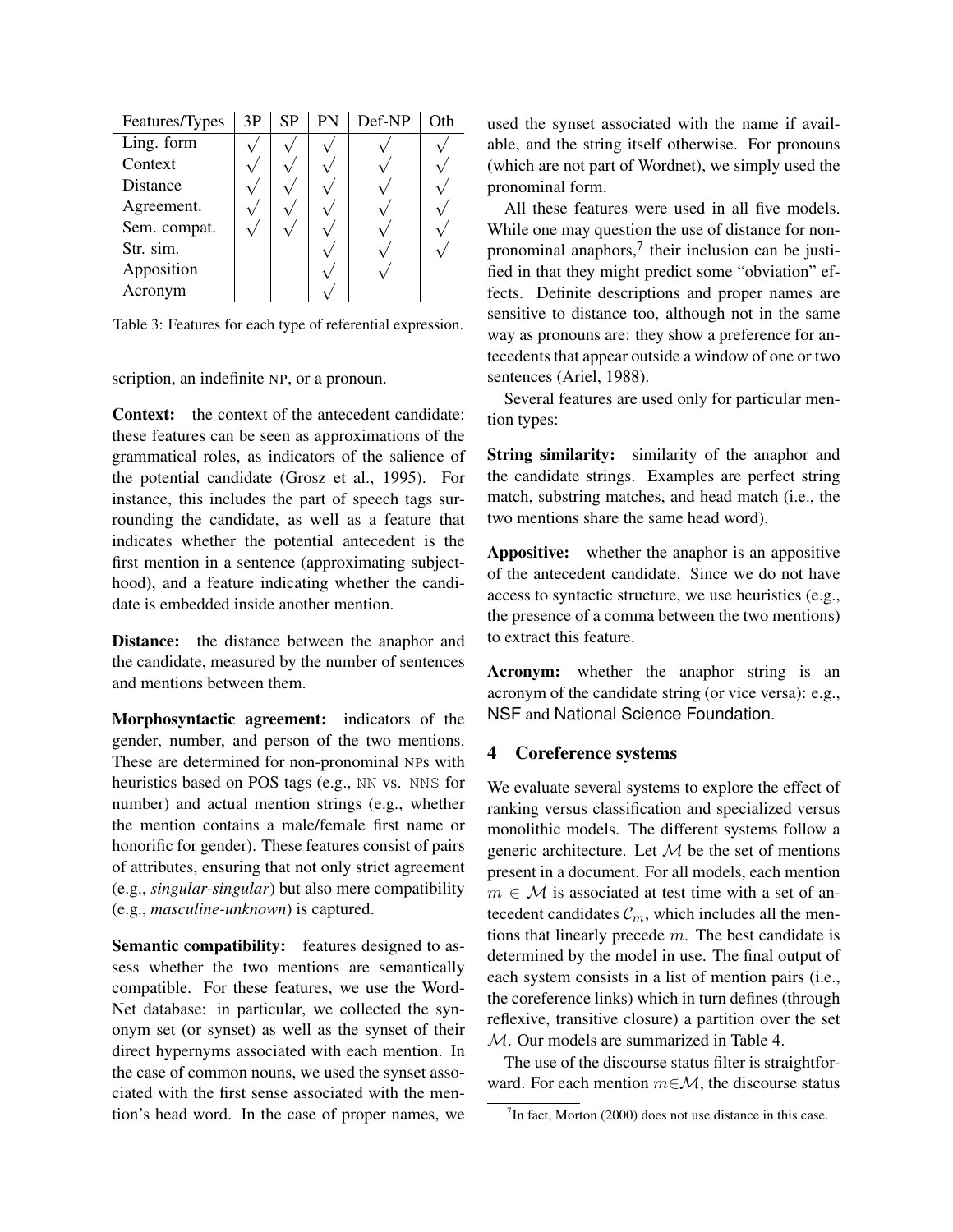|                 | Model |              | Disc.         |
|-----------------|-------|--------------|---------------|
| Model Name      | Type  | Specialized? | <b>Status</b> |
| <b>CLASS</b>    | class | Nο           | No            |
| <b>CLASS+DS</b> | class | Nο           | Yes           |
| <b>CLASS+SP</b> | class | <b>Yes</b>   | No            |
| CLASS+DS+SP     | class | Yes          | Yes           |
| RANK+DS+SP      | rank  | Yes          | Yes           |

Table 4: Model names and their properties.

| System         | Accuracy |
|----------------|----------|
| $3^{rd}$ pron. | 82.2     |
| speech pron.   | 66.9     |
| proper names   | 83.5     |
| def. NPs       | 66.5     |
| others         | 63.6     |

Table 5: Accuracy of the different ranker models.

model is first applied to determine whether  $m$  introduces a new discourse entity (i.e., it is classified as "new") or refers back to an existing entity (i.e., it is classified as "old"). If  $m$  is classified as "new", the process terminates and goes to the next mention. If  $m$  is classified as "old",  $m$  along with its set of antecedent candidates  $\mathcal{C}_m$  is sent to the model.

For classifiers, we replicate the procedures of Ng and Cardie (2002b). During training, instances are formed by pairing each anaphor with each of its preceding candidates, until the antecedent is reached: the closest preceding antecedent in the case of a pronominal anaphor, or the closest non-pronominal antecedent for other anaphor types. For classifiers, the use of a discourse status filter at test time is optional. When a filter is not used, then a mention is left unresolved if none of the pairs created for a given mention is classified positively. If several pairs for a given mention are classified positively, then the pair with the highest score is selected (i.e., "Best-First" link selection). If a filter is used, then the candidate with the highest score is selected, even if the probability of coreference is less than one-half.<sup>8</sup>

The use of specialized models is simple, for both classifiers and rankers. Specialized models are created for: (i) third person pronouns, (ii) speech pronouns, (iii) proper names, (iv) definite descriptions, (v) other types of phrases. The mention type is determined and the best candidate is chosen by the appropriate model Following Elwell and Baldridge (2008), these models could be interpolated with a monolithic model, or even word specific models, but we have not explored that option here.

The feature sets for the classifiers in the baseline systems includes all the features that were used for the described in Section 3. For the classifiers that do not use specialized models (CLASS and CLASS+DS), we have also added extra features describing the linguistic form of the potential anaphor (whether it is a pronoun, a proper name, and so on). This is in accordance with standard feature sets in the pairwise approach. It gives these models a chance to learn weights more appropriately for the different types within a single, monolithic model.

## 5 Experiments

We use the ACE corpus (Phase 2). The corpus has three parts, each corresponding to a different genre: newspaper texts (NPAPER), newswire texts (NWIRE), and broadcast news (BNEWS). Each set is split into a train part and a devtest part. In our experiments, we consider only *true* ACE mentions.

### 5.1 Antecedent selection results

We first evaluate the specialized ranker models individually on the task of anaphora resolution: their ability to select a correct antecedent for each anaphor. Following common practice in this task, we report results in terms of *accuracy*, which is simply the ratio of correctly resolved anaphors. The candidate set during testing was formed by taking *all* the mentions that appear before the anaphor. Also, we assume that correctly resolving an anaphor amounts to selecting any of the previous mentions in the entity as the antecedent. The accuracy scores for the different models are presented in Table 5.

<sup>&</sup>lt;sup>8</sup>This is very similar to the approach of Ng and Cardie (2002a). An important difference is that their system does not necessarily yield an antecedent for each of the anaphors proposed by the discourse status model. In their system, if the coreference classifier finds that none of the candidates for a "new" mention are coreferential, it leaves it unresolved. In this case, the coreference model acts as an additional filter. Not surprisingly, these authors report gains in precision but comparatively larger losses in recall. Our development experiments revealed that forcing a decision on items identified as new provided performed better across all metrics.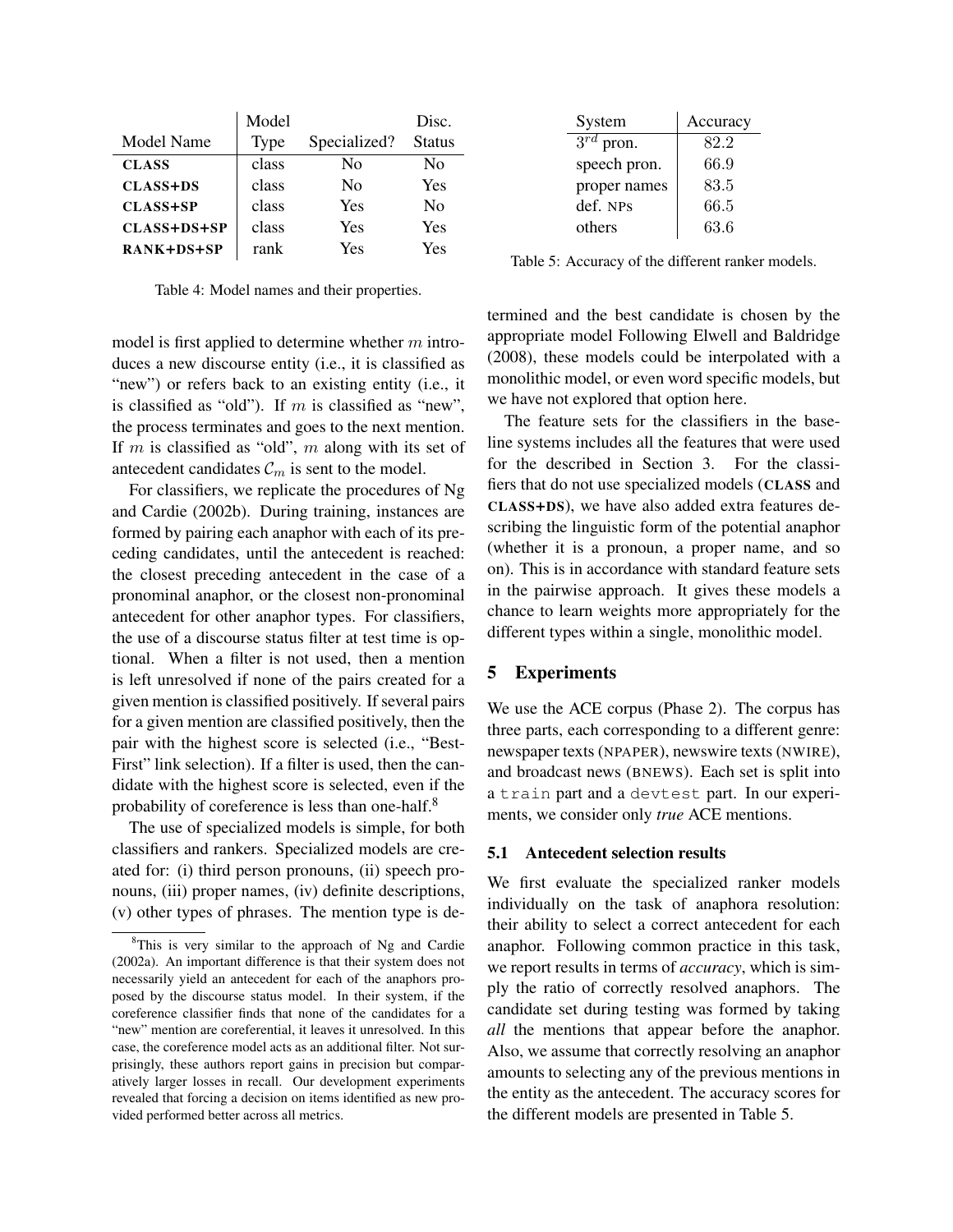The best accuracy results on the entire ACE corpus are found first for the proper name resolver with a score of 83.5%, then for the third person pronoun resolver with 82.2%, then for the definite description and speech pronoun resolvers with 66.9% and 66.5% respectively. The worst scores are obtained for the "others" category. The high scores for the third person pronoun and the proper name rankers most likely follow from the fact that the resolution of these expressions relies on simple, reliable predictors, such as distance and morphosyntactic agreement for pronouns, and string similarity features for proper names. The resolution of definite descriptions and other types of lexical NPs (which are handled through the "others" model) are much more challenging: they rely on lexical semantic and world knowledge, which is only partially encoded via our WordNet-based features. Finally, note that the resolution of speech pronouns is also much harder than that of the other pronominal forms: these expressions are much less (if at all) constrained by recency and agreement. Furthermore, these expressions show a lot of cataphoric uses, which are not considered by our models. The low scores for the "others" category is likely due to the fact that it encompasses very different referential expressions.

#### 5.2 Coreference Results

For evaluating the coreference performance, we rely on three primary metrics: (i) the link based MUC metric (Vilain et al., 1995), the **mention** based  $B<sup>3</sup>$ metric (Bagga and Baldwin, 1998), and the entity based CEAF metric (Luo, 2005). Common to these metrics is: (i) they operate by comparing the set of chains  $S$  produced by the system against the true chains  $T$ , and (ii) they report performance in terms of *recall* and *precision*. There are however important differences in how each metric computes these scores, each producing a different bias.

MUC scores are based on the number of *links* (pairs of mentions) common to  $S$  and  $T$ . Recall is the number of common links divided by the total number of links in  $T$ ; precision is the number of common links divided by the total number of links in  $S$ . This focus gives MUC two main biases. First, it favors systems that create large chains (and thus fewer entities). For instance, a system that produces a single chain achieves 100% recall without severe degradation in precision. Second, it ignores single mention entities, which are involved in no links.<sup>9</sup>

The  $B<sup>3</sup>$  metric was designed to address the MUC metric's shortcomings. It is *mention-based*: it computes both recall and precision scores for each mention *i*. Let *S* be the system chain containing  $m, T$ be the true chain containing  $m$ . The set of correct elements in S is thus  $|S \cap T|$ . The recall score for a mention *i* is  $\frac{|S \cap T|}{|T|}$ , while the precision score for *i* is  $\frac{|S \cap T|}{|S|}$ . Overall recall/precision is obtained by averaging over the individual mention scores. The fact that this metric is mention-based by definition solves the problem of single mention entities. Also solved is the bias favoring larger chains, since this will be penalized in the precision score of *each* mention.

The Constrained Entity Aligned F-Measure (CEAF) (Luo, 2005). aligns each system chain  $S$ with *at most one* true chain T. It finds the best oneto-one mapping between the set of chains  $S$  and  $T$ , which is equivalent to finding the optimal alignment in a bipartite graph. The best mapping maximizes the similarity over pairs of chains  $(S_i, T_i)$ , where the similarity between two chains is the number of common mentions to the two chains. With CEAF, recall is computed as the total similarity divided by the number of mentions in all the  $T$  (i.e., the selfsimilarity), while precision is the total similarity divided by the number of mentions in  $S$ .

Table 6 gives scores for all three metrics for the different models on the entire ACE corpus. Two main patterns emerge: significant improvements are obtained by using specialized models (CLASS vs CLASS+SP and CLASS+DS vs CLASS+DS+SP) and by using a ranker (CLASS+DS+SP vs RANK+DS+SP). Overall, the RANK+DS+SP system significantly outperforms the other systems on the three different metrics.<sup>10</sup>

The  $f$ -scores for RANK+DS+SP are 71.6% with the MUC metric, 72.7% with the  $B^3$ , and 67.0% with the CEAF metric. These scores place the RANK+DS+SP among the best coreference resolution systems, since most existing systems are typically under the bar of the  $70\%$  in  $f$ -score with the

<sup>&</sup>lt;sup>9</sup>It is worth noting that the MUC corpus does not annotate single mention entities.

<sup>&</sup>lt;sup>10</sup>Statistical significance was determined with  $t$ -tests for both recall and precision scores, with  $p < 0.05$ .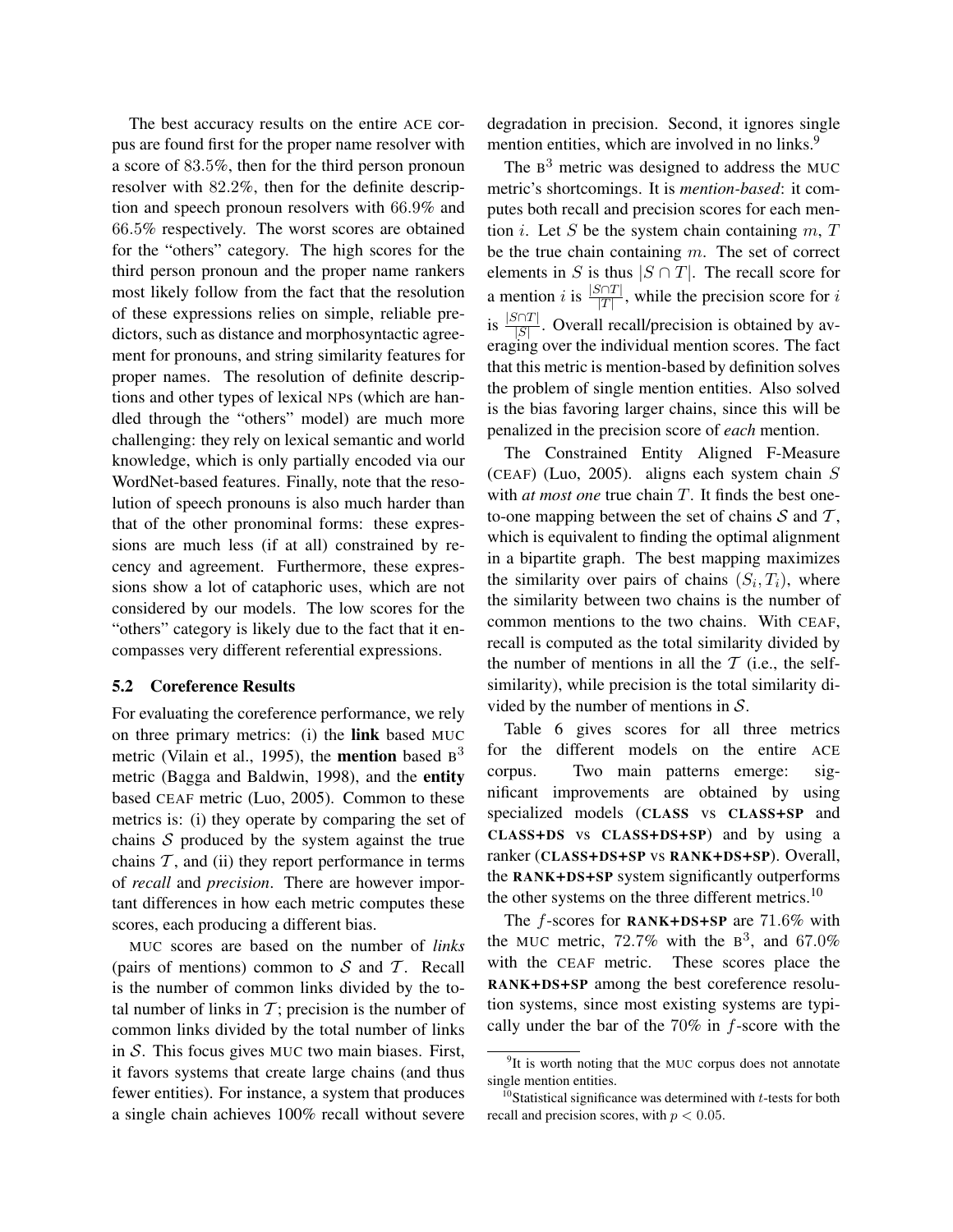| System          | <b>MUC</b> |      |      |           | <b>CEAF</b> |      |      |
|-----------------|------------|------|------|-----------|-------------|------|------|
|                 | R          | P    | F    | R         | P           | F    | F    |
| <b>CLASS</b>    | 60.8       | 72.6 | 66.2 | 62.4 77.7 |             | 69.2 | 62.3 |
| <b>CLASS+DS</b> | 64.9       | 72.3 | 68.4 | 65.6      | 74.1        | 69.6 | 63.4 |
| <b>CLASS+SP</b> | 64.8       | 74.5 | 69.3 | 65.3      | 79.1        | 71.5 | 65.0 |
| CLASS+DS+SP     | 66.8       | 74.4 | 70.4 | 66.4      | 77.0        | 71.3 | 65.3 |
| RANK+DS+SP      | 67.9       | 75.7 | 71.6 | 66.8      | 79.8        | 72.7 | 67.0 |

Table 6: Recall (R), Precision (P), and  $f$ -score (F) results on the entire ACE corpus using the MUC,  $B^3$ , and CEAF metrics. Note that R=P=F for CEAF when using true mentions, as we do here.

MUC and  $B^3$  metrics (Ng, 2005a). An interesting point of comparison is provided by Ng (2007), who also relies on true mentions and reports MUC fscores only slightly superior to ours (73.8%) while relying on perfect semantic class information. His best results otherwise are 64.6%. The fact that our improvements are consistent across the different evaluation metrics is remarkable, especially given that these three metrics are quite different in the way they compute their scores. The gains in  $f$ score range from 1.2 to 5.4% on the MUC metric (i.e., error reductions of 4 to 15.9%), from 1.4 to 3.5% on the  $B<sup>3</sup>$  metric (i.e., error reductions of 4.8) to  $11.4\%$ ), and from 1.7 to  $4.7\%$  on the CEAF metric (i.e., error reductions of 6.9 to 17%). The larger improvements come from recall, with improvements ranging from 1.9 to 7.1% with MUC, from 2.4 to 5.6% with  $B^{3.11}$  This suggests that RANK+DS+SP predicts many more valid coreference links than the other systems. Smaller but still significant gains are made in precision: RANK+DS+SP is also able to reduce the proportion of invalid links.

The overall improvements found with RANK+DS+SP suggest that it is able to capitalize on the better antecedent selection capabilities offered by the ranking approach. This is supported by the error analysis on the development data. Errors made by a coreference system can be conceptualized as falling into three main classes: (i) "missed anaphors" (i.e., an anaphoric mention that fails to be linked to a previous mention), (ii) "spurious anaphors" (i.e., an non-anaphoric mention that is linked to a previous mention), and (iii) "invalid resolutions" (i.e., a true anaphor that is linked to a

incorrect antecedent). The two first types of error pertain to the determination of the discourse status of the mention, while the third regards the selection of an antecedent (i.e., anaphora resolution). Considering the systems' invalid resolutions, we found that the RANK+DS+SP had a much lower error rate: only 17.9% of all true anaphors were incorrectly resolved by this system, against 23.1% for CLASS, 24.9% for CLASS+DS, 20.4% for CLASS+SP, and 22.1% for CLASS+DS+SP.

Denis (2007) provides multi-metric scores for the JOINT-ILP model of Denis and Baldridge (2007a), which uses integer linear programming for joint inference over coreference resolution and discourse status: f-scores of 73.3%, 68.0%, and 58.9% for MUC,  $B^3$ , and CEAF, respectively. Despite the fact that this MUC score beats RANK+DS+SP's, it is actually *worse* than even the basic model CLASS for  $B<sup>3</sup>$  and CEAF. This difference fact that MUC gives more recall credit for large chains without a consequent precision reduction, and shows the importance of using  $B^3$  and CEAF scores in addition to MUC.

Denis (2007) also extends the JOINT-ILP system by adding named entity resolution and constraints on transitivity with respect to coreference links. The best model reported there (JOINT-DS-NE-AE-ILP) obtains  $f$ -scores of 70.1%, 72.7%, and 66.2% for MUC,  $B^3$ , and CEAF, respectively. Interestingly, RANK+DS+SP actually performs better across all metrics despite being a simpler model with fewer sources of information.

#### 5.3 Oracle results

Using specialized rankers with a discourse status classifier yields coreference performance superior to that given by various classification-based baseline systems. Crucially, these improvements have been

<sup>&</sup>lt;sup>11</sup>Recall that recall and precision scores are identical with CEAF, due to the fact that we are using true mention boundaries.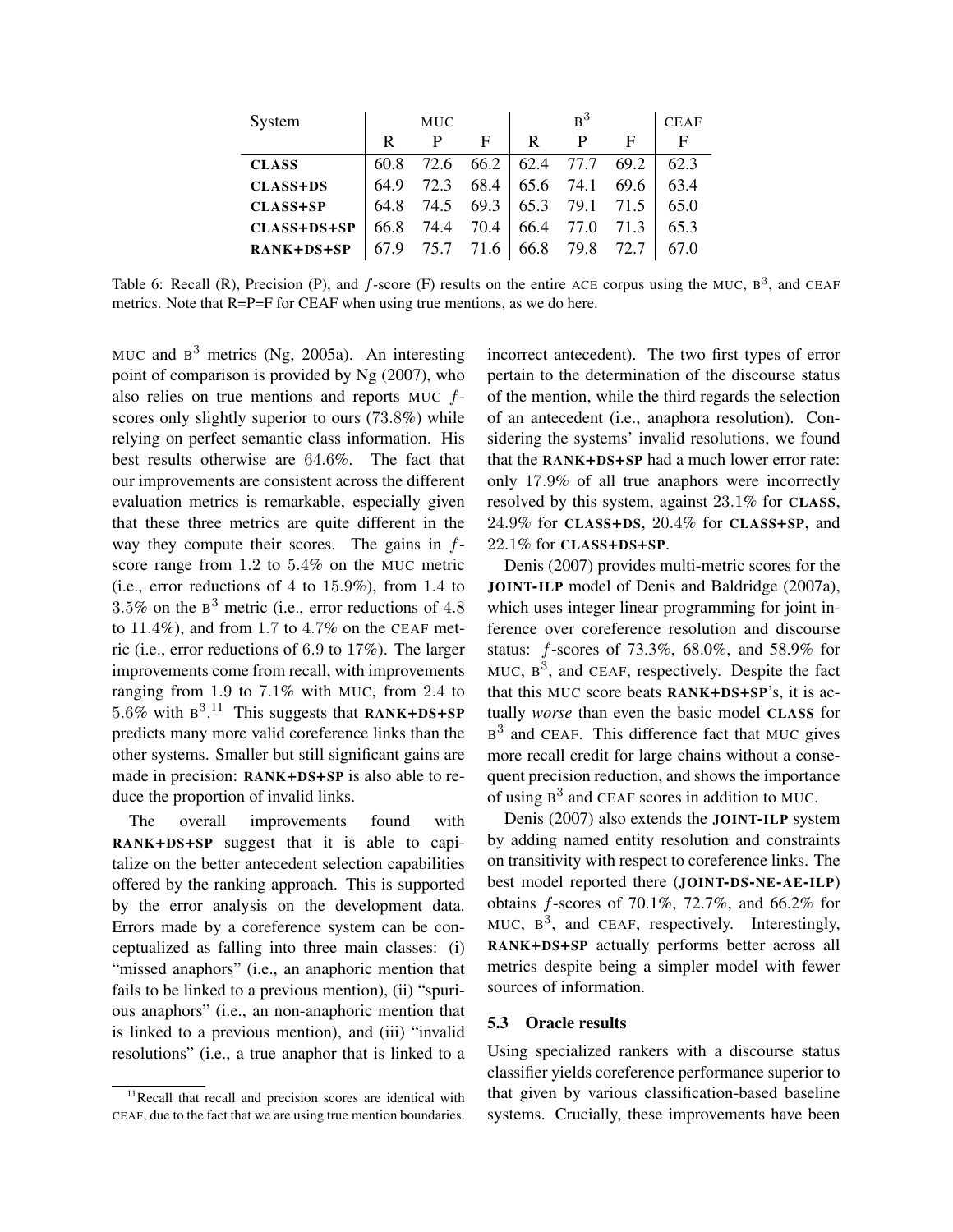| System             |      | <b>MUC</b> |             |       | $R^3$ |      | <b>CEAF</b> |
|--------------------|------|------------|-------------|-------|-------|------|-------------|
|                    |      |            | E           | R     |       |      |             |
| RANK+DS+SP         | 67.9 | 75.7       | 71.6   66.8 |       | 79.8  | 72.7 | 67.0        |
| RANK+DS-ORACLE+SP  | 79.1 | 79.1       | 79.1        | 175.4 | 76.0  | 75.7 | 76.9        |
| <b>LINK-ORACLE</b> | 78.8 | 100 O      | 88.1        | 74.3  | 100.0 | 85.2 | 797         |

Table 7: Recall (R), Precision (P), and f-score (F) results for RANK+DS-ORACLE+SP and LINK-ORACLE on the entire ACE corpus.

possible using a discourse status model that has an accuracy of just 80.8%. Clearly, the performance of the discourse status module has a direct impact on the performance of the entire coreference system. On the one hand, misclassified anaphors are simply not resolved by the rankers: this limits the recall of the coreference system. On the other hand, misclassified non-anaphors are linked to a previous mention: this limits precision.

In order to further assess the impact of the errors made by the discourse status classifier, we build two different oracle systems. The first oracle system, RANK+DS-ORACLE+SP, uses the specialized rankers in combination with a perfect discourse status classifier. That is, this system knows for each mention whether it is anaphoric or not: the only errors made by such a system are invalid resolutions. RANK+DS-ORACLE+SP thus provides an upperbound for the RANK+DS+SP model. The results for this oracle are given in Table 7: they show substantial improvements over RANK+DS+SP, which suggests that the RANK+DS+SP has also the potential to be further improved if used in combination with a more accurate discourse status classifier.

The second oracle system, LINK-ORACLE, uses the discourse status classifier with a perfect coreference resolver. That is, this system has perfect knowledge regarding the antecedents of anaphors: the errors made by such a system are only errors in the discourse status of mentions. The results for LINK-ORACLE are also reported in Table 7. These figures show that however accurate our models are at picking a correct antecedent for a true anaphor, the best they can achieve in terms of  $f$ -scores is  $88.1\%$  with MUC,  $85.2\%$  with  $B^3$ , and  $79.7\%$  with CEAF.

## 6 Conclusion

We present and evaluate two straight-forward tactics for improving coreference resolution: (i) ranking models, and (ii) separate, specialized models for different types of referring expressions. The specialized rankers are used in combination with a discourse status classifier which determines the mentions that are sent to the rankers. This simple pipeline architecture produces significant improvements over various implementations of the standard, classifier-based coreference system. In turn, these strategies could be integrated with the joint inference models we have explored elsewhere (Denis and Baldridge, 2007a; Denis, 2007) and which have obtained performance improvements that are orthogonal to those obtained here.

This paper's improvements are consistent across the three main coreference evaluation metrics: MUC,  $B<sup>3</sup>$ , and CEAF.<sup>12</sup> We attribute improvements to: (i) the better antecedent selection capabilities offered by the ranking approach, and (ii) the division of labor between specialized models, allowing each one to better model the corresponding distribution.

## Acknowledgments

We would like to thank Nicholas Asher, Andy Kehler, Ray Mooney, and the three anonymous reviewers for their comments. This work was supported by NSF grant IIS-0535154.

#### References

- M. Ariel. 1988. Referring and accessibility. *Journal of Linguistics*, pages 65–87.
- N. Asher, P. Denis, and B. Reese. 2006. Names and pops and discourse structure. In *Workshop on Constraints in Discourse*, Maynooth, Ireland.
- A. Bagga and B. Baldwin. 1998. Algorithms for scoring coreference chains. In *Proceedings of LREC 1998*, pages 563–566.

<sup>12</sup>We *strongly* advocate that coreference results should *never* be presented in terms of MUC scores alone.